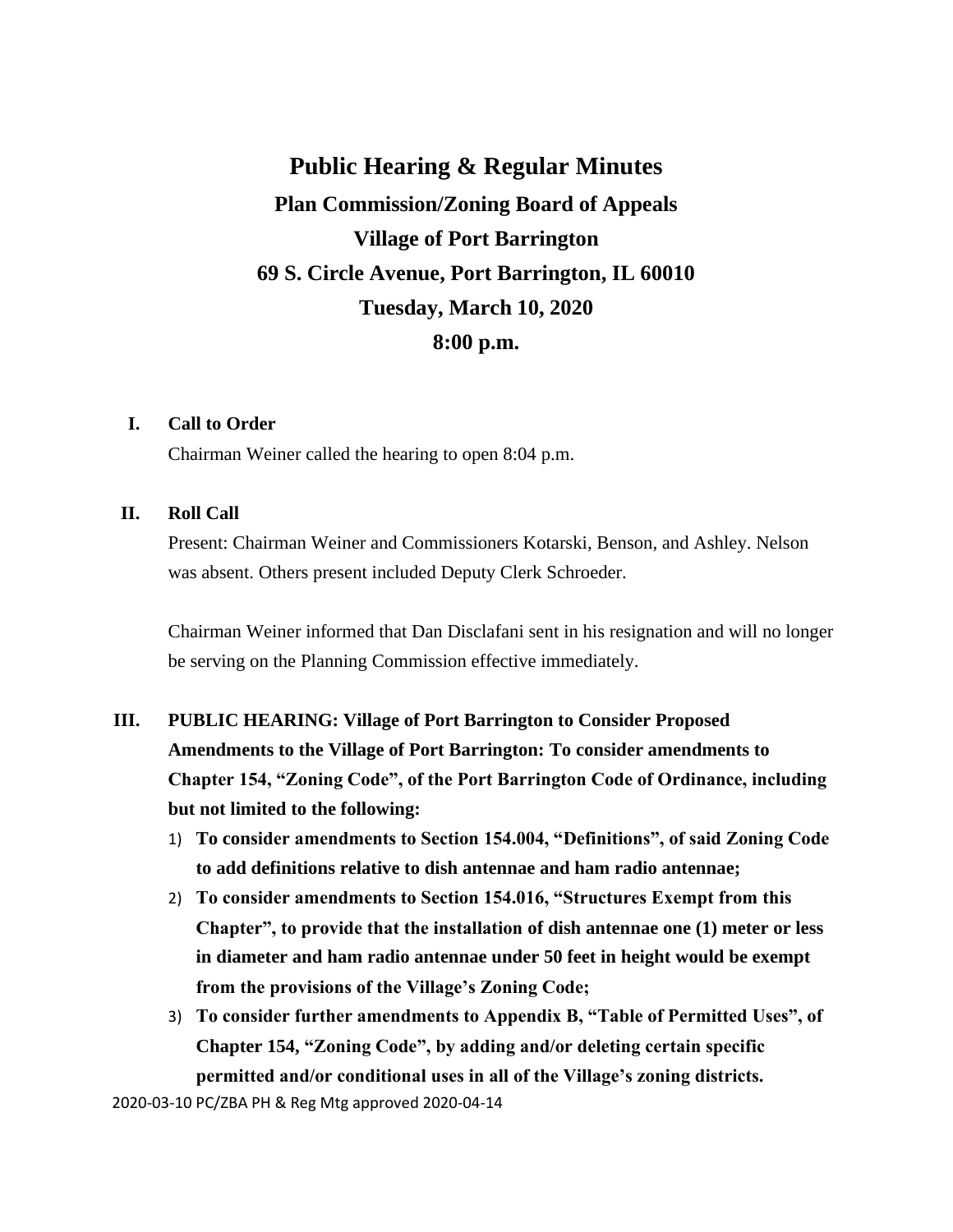\_\_\_\_\_\_\_\_\_\_\_\_\_\_\_\_\_\_\_\_\_\_\_\_\_\_\_\_\_\_

Chairman Weiner announced the purpose of the Public Hearing was to consider amendments changes to Chapter 154 of the Village Code. At this time, Chairman Weiner opened the public hearing at 8:05 p.m.

It was noted that the publication was filed in a timely manner.

The draft ordinance and permitted use chart was reviewed by the ZBA/PC.

- Exhibit A: Certificate of Publication was filed in a timely manner
- Exhibit B: An Ordinance Amending Chapter 154, Zoning Code of Title XC, Land Usage, of the Village of Port Barrington Code of Ordinances
- Exhibit C: Appendix B Table of Permitted Uses

Public Comments:

Chairman Weiner opened the Public comments portion of the hearing at 8:09 p.m. With no members of the public present, Chairman Weiner closed the public comments at 8:09 p.m.

With no further comments, Chairman Weiner proceeded with the following motion:

*Ashley moved, seconded by Benson, to recommend that the Village Board consider approval of amendments to Chapter 154 Zoning Code of the Port Barrington Code of Ordinance, including but not limited to the following:*

- *1. To consider amendments to Section 154.004, Definition, of said Zoning Code to add definitions relative to dish antennae and ham radio antenne;*
- *2. To consider amendments to Section 154.016, Structures Exempt from this Chapter, to provide that the installation of dish antennae one (1) meter or less in diameter and ham radio antennae under 50 feet in height would be exempt from the provisions of the Village's Zoning Code;*
- *3. To consider further amendments to Appendix B, Table of Permitted Uses, of Chapter 154, Zoning Code, by adding and/or deleting certain specific permitted and/or conditional uses in all of the Village's zoning district.*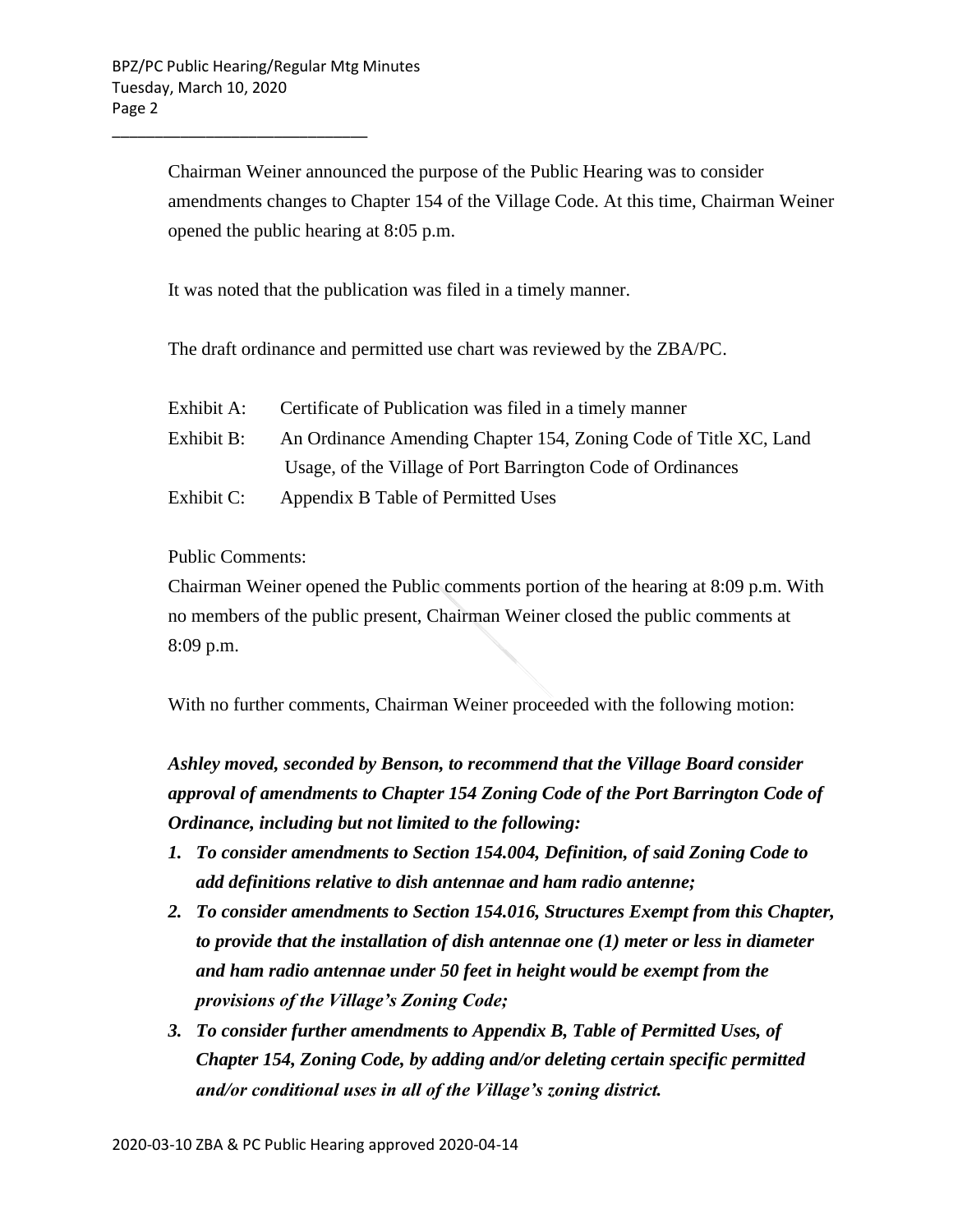#### *Discussion:*

\_\_\_\_\_\_\_\_\_\_\_\_\_\_\_\_\_\_\_\_\_\_\_\_\_\_\_\_\_\_

*PC Benson voiced that tobacco should be the same use as marijuana.*

*Ayes: Kotarski, Weiner, Benson and Ashley Nays: None Absent: Nelson*

*Motion Carried. 4-0*

#### **Adjourn**

*Motion: Benson moved, seconded by Ashley, to adjourn 8:10 p.m. All Ayes, 0 Nays 1 Absent Motion Carried 4-0*

#### **IV. Planning Commission Meeting**

#### **Call to Order**

Chairman Weiner called the meeting to order at 8:11 p.m.

#### **V. Roll Call**

Present: Chairman Weiner and members Kotarski, Benson and Ashley. Nelson was absent. Others present included Deputy Clerk Schroeder

# *VI.* **Consideration of Approval of February 11, 2020 Planning Commission Meeting Minutes**

*Motion: Weiner moved, seconded by Ashley, to approve the minutes February 11, 2020 Planning Commission Meeting. Voice Vote 3 Ayes 1 Abstain 1 Absent Motion Carried 4-0*

## **VII. Discussion: Planning Commission 2020 Objectives**

Chairman Weiner suggested that the PC review the Comprehensive Plan.

#### **VIII. Any and/or New Business**

Kotarski what happened to the electric speed sign. It was noted that the sign was hit by a